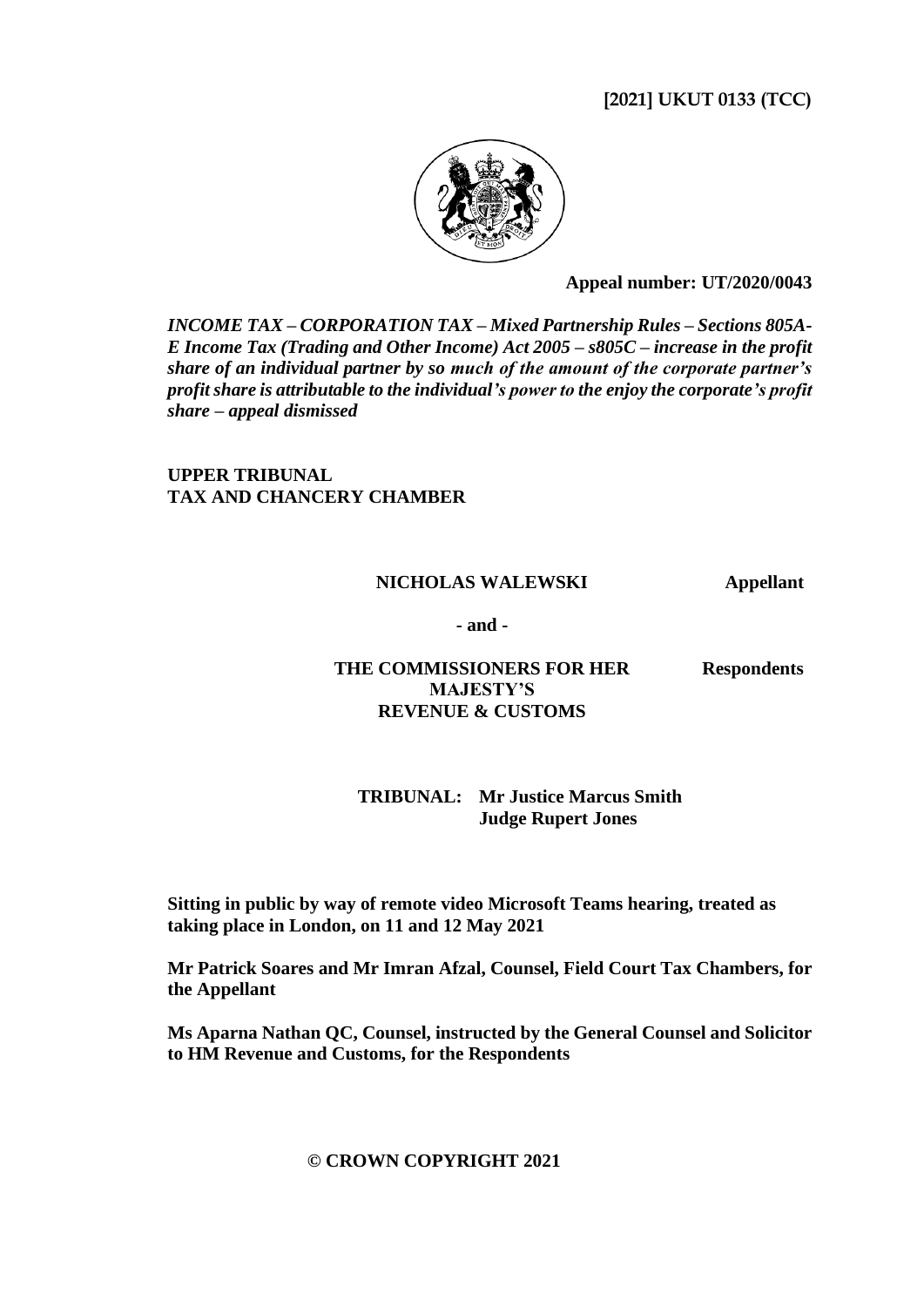### **DECISION**

## **A. INTRODUCTION**

1. This appeal concerns the interpretation and application of the "mixed partnership" rules contained in sections 850C to 850E of the Income Tax (Trading and Other Income) Act 2005 ("ITTOIA"). A mixed partnership arises where a partnership includes at least one individual partner and one non-individual partner, such as a limited company or other corporate entity.

2. The partnership rules include section 850C. One effect of this provision is to enable the Commissioners for Her Majesty's Revenue and Customs ("HMRC") to increase the profit share of an individual partner who has the power to enjoy the profit share of the corporate partner, if other conditions are satisfied. In these circumstances, HMRC is required to reallocate so much of the profit share of the corporate partner to the individual partner's power to enjoy to the extent this is just and reasonable. The purpose of the rule is to prevent individual partners making arrangements which seek to accumulate profits in a corporate partner at a lower tax rate – for example, benefitting from the rate of corporation tax which is lower than the higher or additional rate of income tax.

3. In this case, Mr Walewski (or the "Appellant") and Walewski Limited ("W Ltd") were both partners in two LLP partnerships: Alken Asset Management LLP ("AAM") and Alken Finance LLP ("AF"). The Appellant was an individual partner and W Ltd was a non-individual or corporate partner. W Ltd was a UK company of which the Appellant was a sole director and employee. Partners of the LLPs in this case are also referred to as members.

4. HMRC charged the Appellant to income tax for the 2014-15 tax year under section 850C ITTOIA on the basis that the Appellant's profit share from AAM and AF should be increased by reference to the whole of the profit shares which had originally been allocated to W Ltd.

5. The assessments were made by HMRC under section 850C ITTOIA by way of two closure notices, each dated 31 March 2017, in which the partnership statements of the LLPs were amended with the result that:

> (1) £18,088,195 of profits from AAM were reallocated to the Appellant giving rise to total profits chargeable to income tax in his hands of £18,103,962; and

> (2) £1,372,510 of profits from AF were reallocated to the Appellant giving rise to total profits chargeable to income tax in his hands of £1,434,315.

6. The Appellant appealed the amendments in the closure notices to the First-tier Tribunal ("FTT"). He contended that the additional profits of the two partnerships, amounting to £19,460,705, should not be re-allocated to him because they were earned by W Ltd as a corporate partner and not by him in his capacity as an individual partner in AAM or AF. The majority of these profits were allocated to W Ltd from AAM. The remaining, much smaller amount  $(\text{\textsterling}1,372,510)$ , was allocated to W Ltd from AF.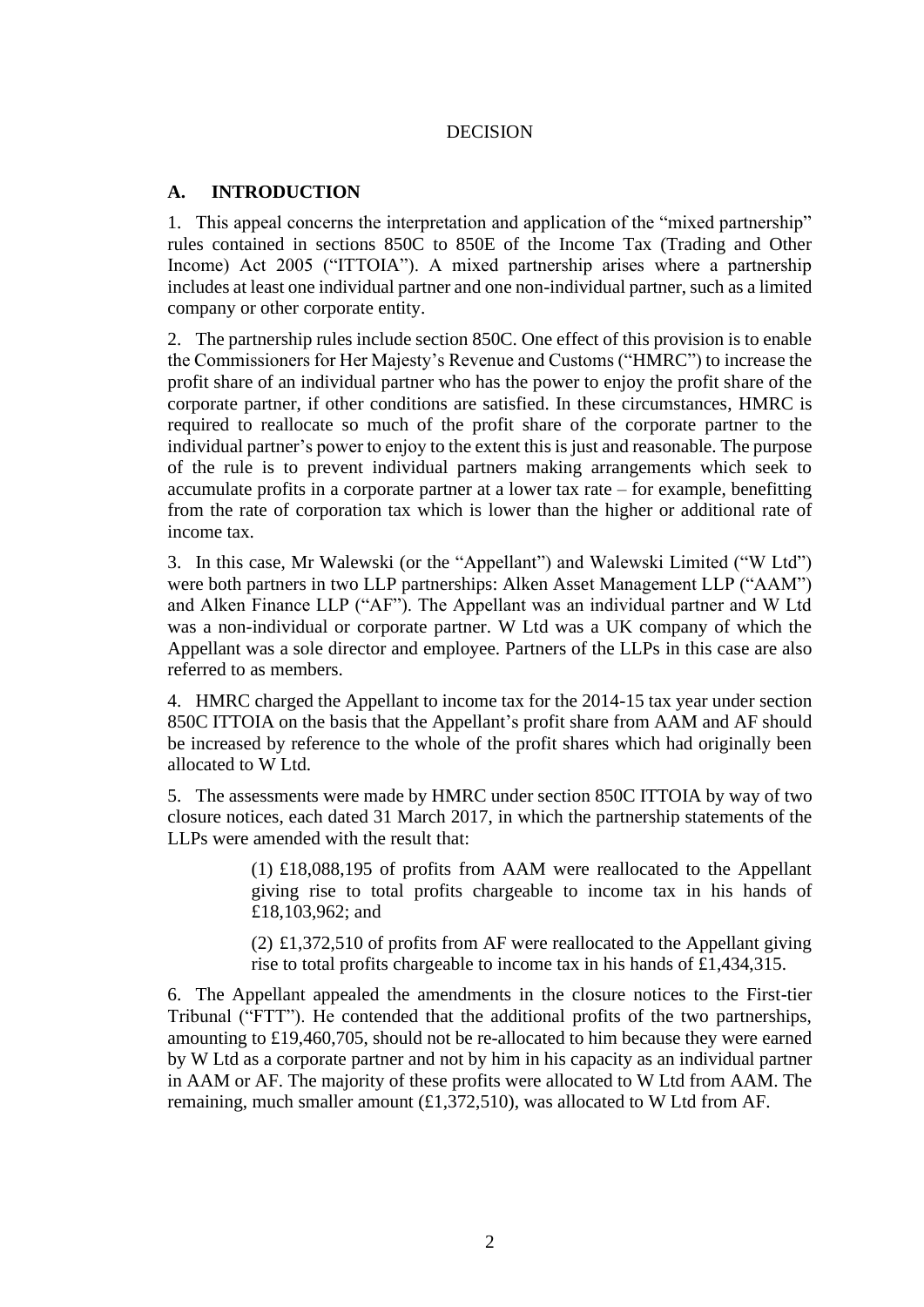7. The FTT dismissed the Appellant's appeal in a decision released on 30 January 2020. An amended decision was released on 21 April 2020 (the "Decision"). The FTT found that the profit share from the partnerships was not earned by W Ltd but was allocated to W Ltd because of the Appellant's ability to enjoy those profits via an offshore trust to which W Ltd paid its profits and of which the Appellant's children were beneficiaries. It found that the whole of W Ltd's profit share was attributable to the Appellant's power to enjoy its profits and that it was just and reasonable to reallocate all of W Ltd's profits to the Appellant.

8. The Appellant sought to appeal the Decision to the Upper Tribunal on two grounds. On 21 April 2020, the FTT granted the Appellant permission to appeal on the first ground of appeal. On 22 May 2020 the Upper Tribunal granted the Appellant permission to appeal on the second ground.

9. The first ground of appeal ("Ground 1") is that, to the extent W Ltd's profit share was attributable to the period of time when the Appellant was not a partner of AAM (which was between August and November 2014), the profits could not have been reallocated to him. It was submitted that the FTT erred in finding that section 850C ITTOIA could apply to such a time period.

10. The second ground of appeal ("Ground 2") is premised on the FTT's findings at [170] to [172] of the Decision that the Appellant's work for W Ltd, AAM and AF was fungible, he was playing only a single role for the benefit of all three entities, and there was "no commercial, physical or temporal separation of [the Appellant's] activities". The Appellant submits that the inevitable consequence of these findings is that the FTT erred in allocating all of W Ltd's profits to the Appellant for the relevant period. There should have been an equal division of W Ltd's profits (excluding the amounts which could not be reallocated in any case).

11. We consider these grounds of appeal in turn below, in Sections D and E. Before we do so, however, it is necessary to set out the relevant statutory provisions (which we do in Section B) and explain how those provisions were applied by HMRC and found to apply by the FTT (which we do in Section C). In a number of respects, the Appellant accepted the approach of HMRC as considered by the FTT (or at least did not seek to appeal the FTT's decision in these respects), but it is nevertheless necessary to understand the overall approach in order properly to understand Ground 1 and Ground 2.

## **B. THE RELEVANT STATUTORY PROVISIONS**

12. The profits or losses of an LLP that carries on a business with a view to profit are allocated between the partners according to their agreed partnership interests. Section 849 ITTOIA sets out the basic rule for calculating a partnership's profit or losses: where, for any period in which a UK resident partner in the trading partnership is chargeable to income tax, the profits and losses of the trade are calculated as if the partnership were a UK resident individual.

13. Section 850(1) ITTOIA provides that, for any period of account, a partner's share of a profit or loss of a trade carried on by a firm is determined for income tax purposes in accordance with the firm's profit-sharing arrangements during that period. Section 850(2) defines "profit-sharing arrangements" as "the rights of the partners to share in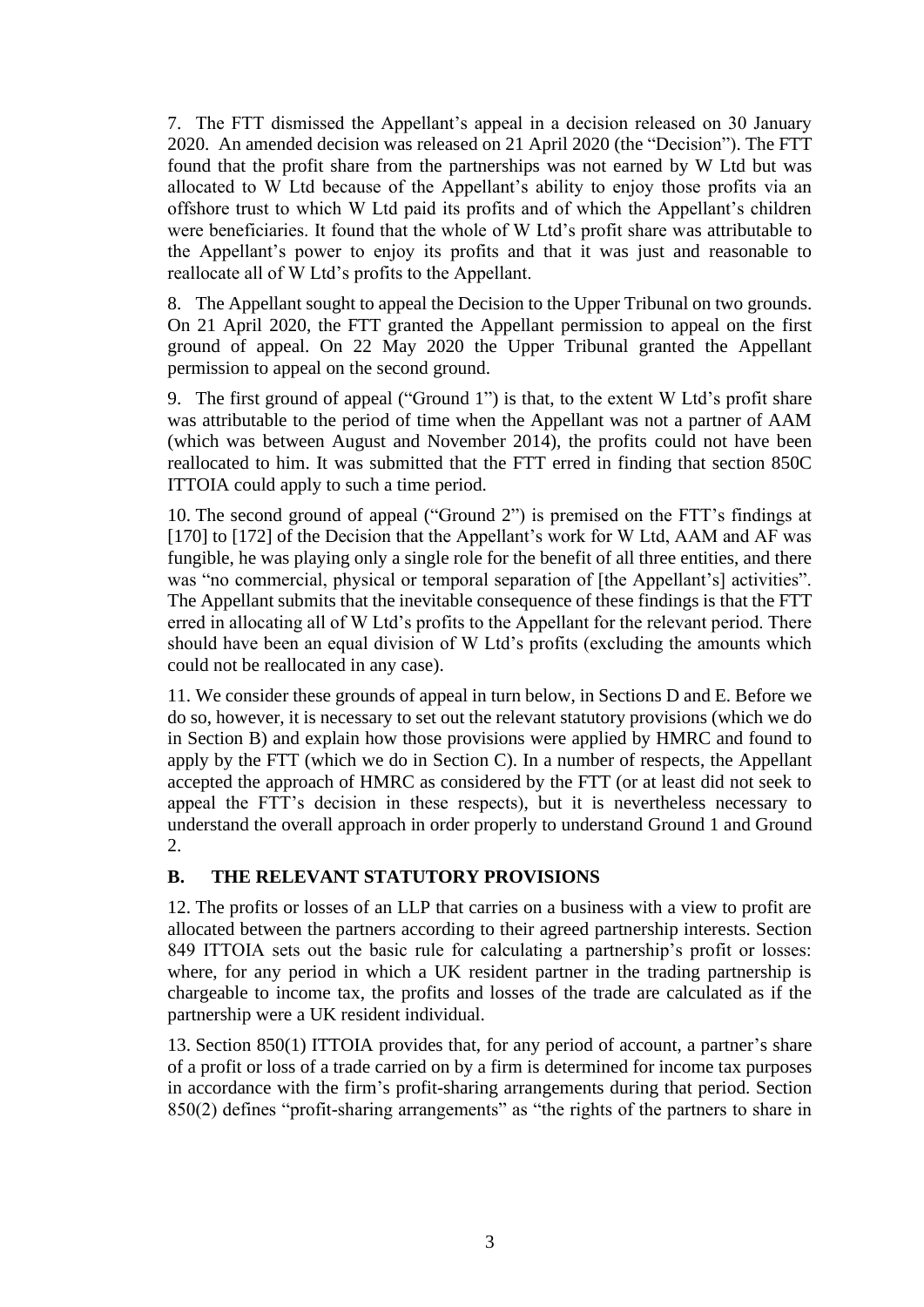the profits of the trade and the liabilities of the partners to share in the losses of the trade".

14. Section 850 is expressly made subject to "sections 850A to 850D". For the purposes of this appeal, the critical section is section 850C, although the parties did make reference to a number of other provisions of ITTOIA. So far as is material, section 850C provides:

- "(1) Subsections (4) and (5) apply if  $-$ 
	- (a) for a period of account ("the relevant period of account")
		- (i) the calculation under section 849 in relation to an individual partner  $("A")$  (see subsection  $(6)$ ) produces a profit for the firm, and
		- (ii) A's share of that profit determined under section 850 or 850A ("A's profit share") is a profit or is neither a profit nor a loss,
	- (b) a non-individual partner ("B") (see subsection (6)) has a share of the profit for the firm mentioned in paragraph  $(a)(i)$  ("B's profit share") which is a profit (see subsection (7)), and

(c) condition X or Y is met.

- (2) Condition X is that…
- (3) Condition Y is that  $-$ 
	- (a) B's profit share exceeds the appropriate notional profit (see subsections (10) to  $(17)$ ,
	- (b) A has the power to enjoy B's profit share ("A's power to enjoy") (see subsections  $(18)$  to  $(21)$ ), and
	- (c) it is reasonable to suppose that  $-$ 
		- (i) the whole or any part of B's profit share is attributable to A's power to enjoy, and
		- (ii) both A's profit share and the relevant tax amount (see subsection 9) are lower than they would have been in the absence of A's power to enjoy.
- (4) A's profit share is increased by so much of the amount of B's profit share as, it is reasonable to suppose, is attributable to –
	- (a) A's deferred profit, or
	- (b) A's power to enjoy,

as determined on a just and reasonable basis.

But any increase by virtue of paragraph (b) is not to exceed the amount of the excess mentioned in subsection (3)(a) after deducting from that amount any increase by virtue of paragraph (a).

- $(5)$  ...
- (6) A partner in a firm is an "individual partner" if the partner is an individual and "nonindividual partner" is to be read accordingly; but "non-individual partner" does not include the firm itself where it is treated as a partner under section 863I (allocation of profit to a firm).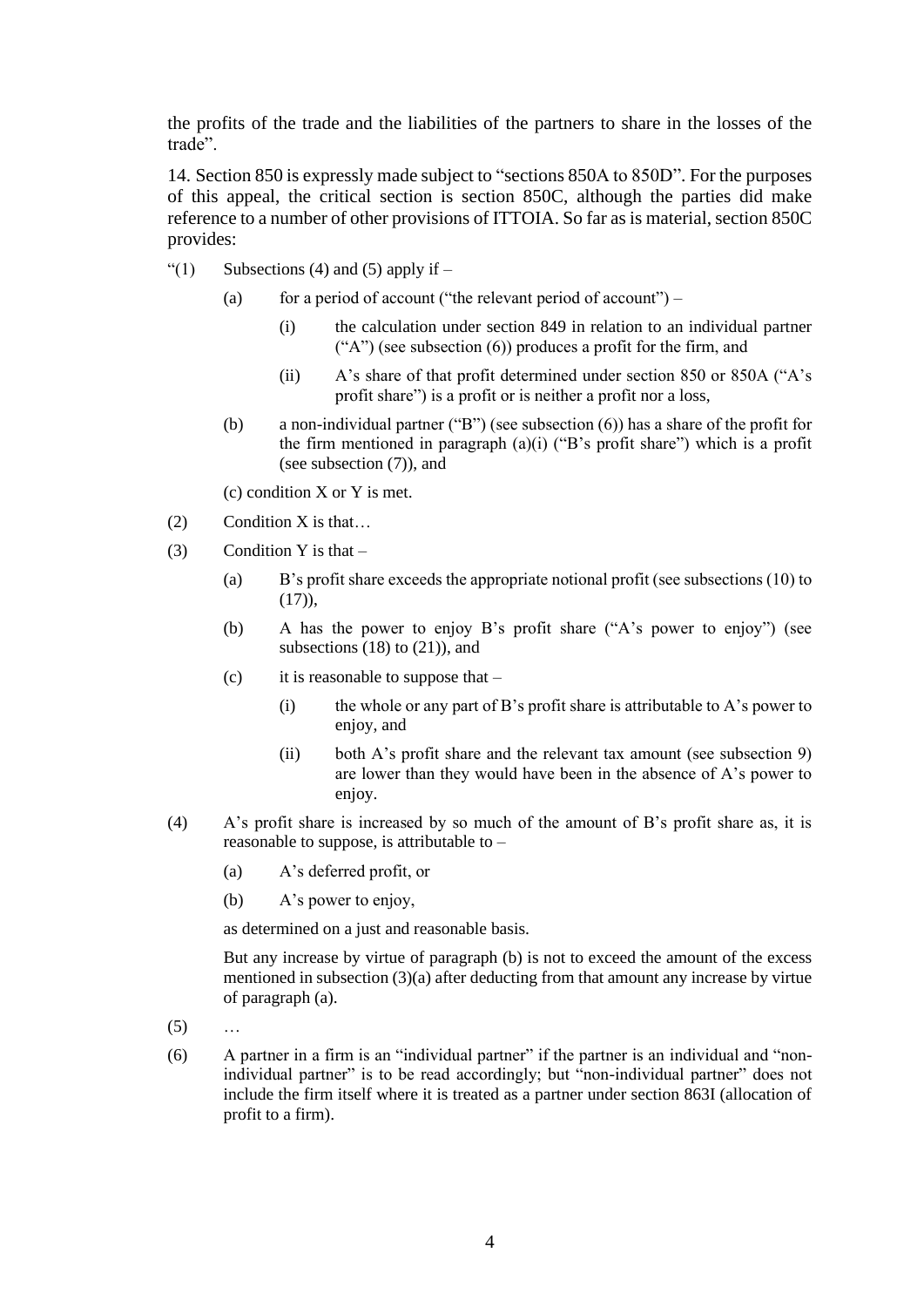- (7) B's profit share is to be determined by applying section 850 and, if relevant, section 850A in relation to B for the relevant period of account (whether or not B is chargeable to income tax) on the assumption that the calculation under section 849 in relation to B produces the profit for the firm mentioned in subsection (1)(a)(i).
- (8) …
- (9) "The relevant tax amount" is the total amount of tax which, apart from this section, would be chargeable in respect of A and B's income as partners in the firm.
- (10) "The appropriate notional profit" is the sum of the appropriate notional return on capital and the appropriate notional consideration for services.
- (11) "The appropriate notional return on capital" is  $-$ 
	- (a) the return which B would receive for the relevant period of account in respect of B's contribution to the firm were the return to be calculated on the basis mentioned in subsection (12), less
	- (b) any return actually received for the relevant period of account in respect of B's contribution to the firm which is not included in B's profit share.
- (12) The return mentioned in subsection  $(11)(a)$  is to be calculated on the basis that it is a return which is –
	- (a) by reference to the time value of an amount of money equal to B's contribution to the firm, and
	- (b) at a rate which (in all the circumstances) is a commercial rate of interest.
- (13) For the purposes of subsections (11) and (12) B's contribution to the firm is amount A determined under section 108 of ITA 2007 (meaning of "contribution to the LLP").
- $(14)$  That section is to be applied
	- (a) reading references to the individual as references to B and references to the LLP as references to the firm, and
	- (b) with the omission of  $-$ 
		- (i) subsections  $(5)(b)$  and  $(9)$ , and
		- (ii) in subsection  $(6)$  the words from "but" to the end.
- (15) "The appropriate notional consideration for services" is  $-$ 
	- (a) the amount which B would receive in consideration for any services provided to the firm by B during the relevant period of account were the consideration to be calculated on the basis mentioned in subsection (16), less
	- (b) any amount actually received in consideration for any such services which is not included in B's profit share.
- (16) The consideration mentioned in subsection  $15(a)$  is to be calculated on the basis that B is not a partner in the firm and is acting at arm's length from the firm.
- (17) Any services, the provision of which involves any partner in the firm in addition to B, are to be ignored for the purposes of subsection (15).
- (18) A has the power to enjoy B's profit share if  $-$ 
	- (a) A is connected with B by virtue of a provision of section 993 of ITA 2007 (meaning of "connected" persons) other than subsection (4) of that section,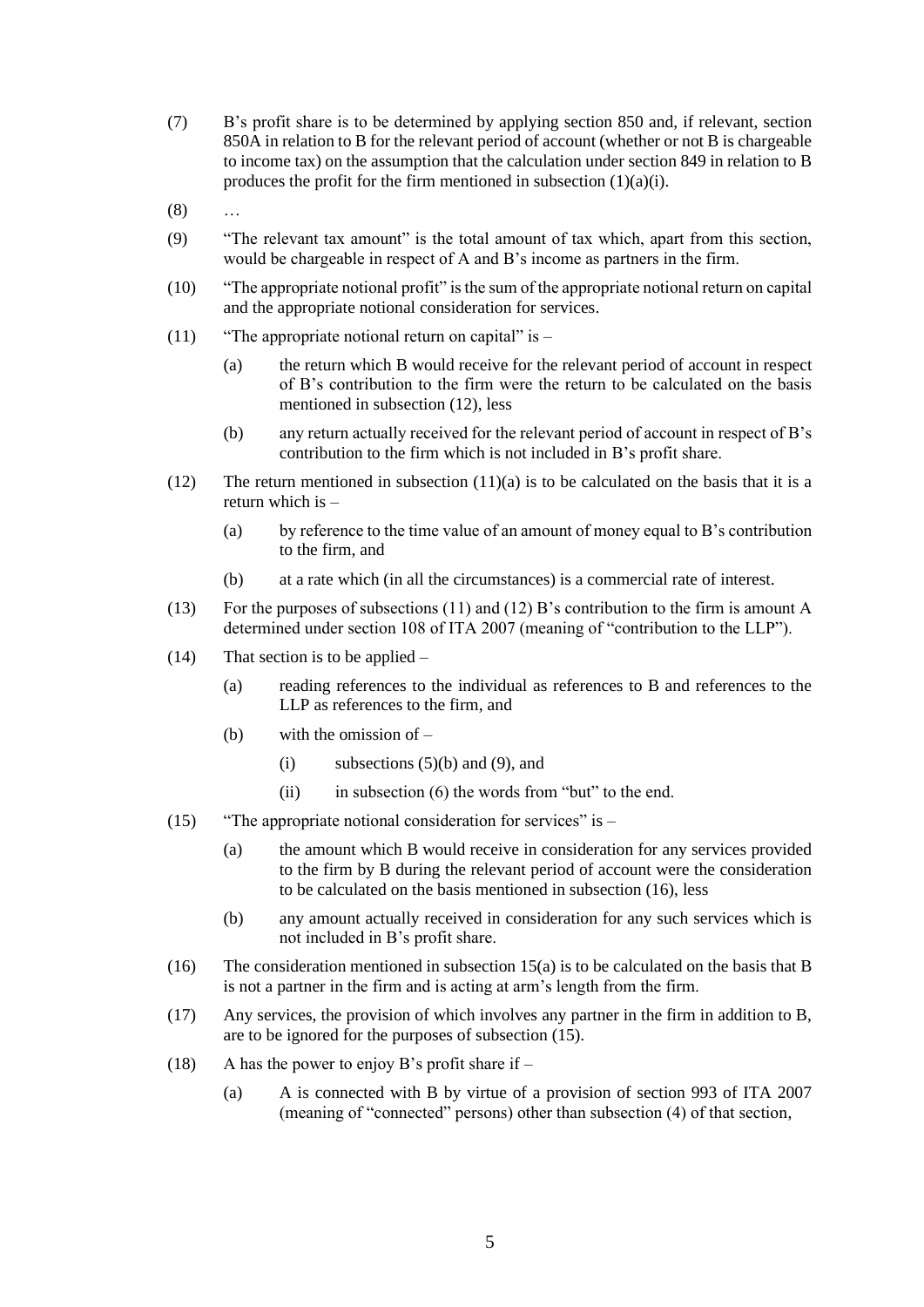- (b) A is a party to arrangements the main purpose, or one of the main purposes, of which is to secure that an amount included in B's profit share –
	- (i) is charged to corporation tax rather than income tax, or
	- (ii) is otherwise subject to the provisions of the Corporation Tax Acts rather than the provisions of the Income Tax Acts, or
- (c) any of the enjoyment conditions (see subsection (20)) is met in relation to B's profit share or any part of B's profit share.
- (19) In subsection (18)(b) "arrangements" includes any agreement, understanding, scheme, transaction or series of transactions (whether or not legally enforceable).
- (20) The enjoyment conditions are
	- (a) B's profit share, or the part, is in fact so dealt with by any person as to be calculated at some time to enure for the benefit of A, whether in the form of income or not;
	- (b) the receipt or accrual of B's profit share, or the part, by or to B operates to increase the value to A of any assets held by, or for the benefit of, A;
	- (c) A receives or is entitled to receive at any time any benefit provided or to be provided (directly or indirectly) out of B's profit share or the part;
	- (d) A may become entitled to the beneficial enjoyment of B's profit share, or the part, if one or more powers are exercised or successively exercised by any person;
	- (e) A is able in any manner to control (directly or indirectly) the application of B's profit share or the part.
- (21) In subsection (2) references to A include any person connected with A apart from B*.*"

## **C. APPLICATION TO THE PRESENT CASE**

#### **(1) Approach**

15. As we have noted, Ground 1 and Ground 2 can only be assessed in light of the overall statutory scheme – for the most part, set out in Section B above – and in light of the FTT's careful and detailed finding and consideration of the facts in its Decision.

16. The FTT, in a hearing that lasted five days, heard witness evidence of six witnesses and considered voluminous documentary evidence. The Decision sets out detailed findings of fact and conclusions based on those findings. In this section, we set out the background facts (as found by the FTT) in Section C(2), before proceeding to set out (in Section  $C(3)$ ) – in a slightly clearer form than the statute – the conditions that needed to be met in order for section 850C(4) ITTOIA to bite. Thereafter, we set out – very briefly – the FTT's conclusions as to the assessments and the application of section 850C(4). We do so briefly because the FTT's Decision is challenged only on the basis of Ground 1 and Ground 2, and these are the only matters before us. We consider the Decision more generally only in order to provide the context for the consideration of Grounds 1 and 2.

#### **(2) The background facts**

17. The background facts were stated by the FTT at [7] to [16] of the Decision. They are set out below: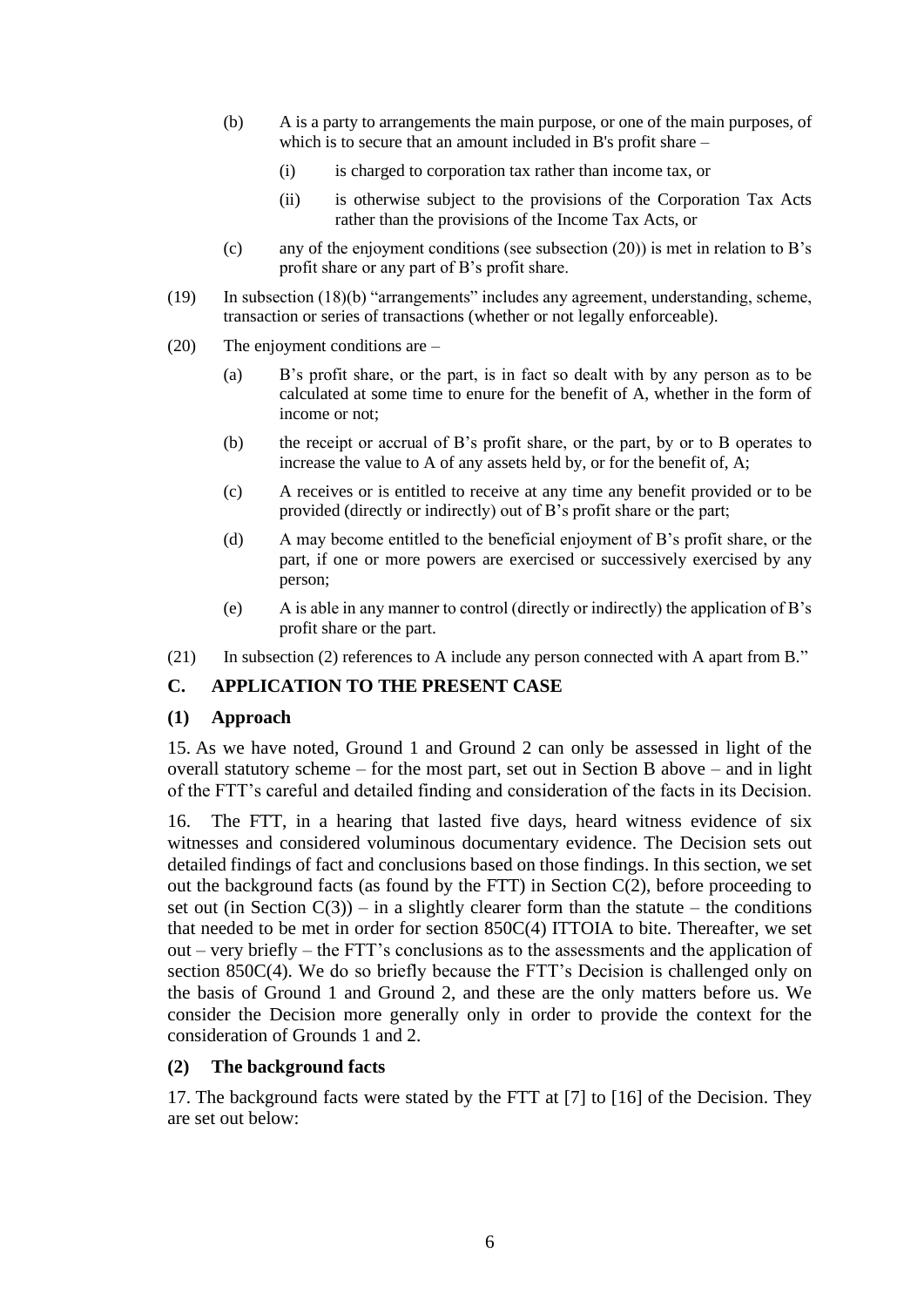- "7. Mr Walewski is a successful investment adviser in London. Having managed funds for other people, in 2005 he set up his own equity fund, the Alken Fund, a Luxembourg SICAV (an open-ended vehicle).
- 8. That fund was managed by AAM in the UK which was set up on 5 July 2005. Trade execution was carried out by AF which was set up on 19 November 2010. AAM was a member of AF until 5 December 2011.
- 9. For the relevant years, AAM's total profits were £19,040,069. AF's total profits were £3,165,813.
- 10. Mr Walewski was a partner in AM and AF and also set up a company, W Ltd, in June 2006 which was a partner of both AAM and AF. Mr Walewski was W Ltd's only director. Mr Walewski became an employee of W Ltd on 1 April 2007. W Ltd had no other employees or directors.
- 11. AAM was a partner in AF until 5 July 2011 and was its managing member. AF's only other member was Mr Walewski. W Ltd took over AM's partnership interest in AF on 5 July 2011.
- 12. AAM and AF had other employees as well as Mr Walewski and clients other than the Alken Fund, but that fund generated more than 80% of AAM's income for the 2014- 15 tax year and Mr Walewski was the only member of AAM's management committee.
- 13. The "mixed partnership" rules are anti-avoidance rules which were introduced in April 2014 having effect for tax years starting from 6 April 2014. They apply to LLPs such as AAM and AF if the partnership includes both individual and non-individual members.
- 14. The shares in W Ltd are held by an offshore company Molinos Capital Limited in the British Virgin Islands. Shares in that company are held by a trust, the Kleber Trust, in which Mr Walewski's children are named beneficiaries.
- 15. During the relevant tax year 2014-15, Mr Walewski's role and involvement in AAM, AF and W Ltd changed:
	- (1) Mr Walewski retired as a partner from AAM on 31 July 2014.
	- (2) Mr Walewski's capital contribution to AAM was taken over by W Ltd effective from 1 August 2014, although no actual repayment was made to Mr Walewski until 24 November 2014.
	- (3) Mr Walewski became an employee of AAM for the two months from 1 August to 30 September 2014.
	- (4) Mr Walewski resigned as an employee of W Ltd at the end of September 2014. Mr Walewski remained as a director of W Ltd.
	- (5) On 29 November 2014 the business of AAM and AAF were incorporated and Mr Walewski became a director of both of those entities.
- 16. The profit allocations with which we are concerned were made on 24 March 2015 for AAM and 28 October 2015 for AF and represented profits for the 2014-15 tax year during which (i) W Ltd was a partner in AAM and AF (until their incorporation in November 2014) and (ii) Mr Walewski was also a partner, in AAM (from April 2014 until July 2014), and in AF (from April 2014 until November 2014)."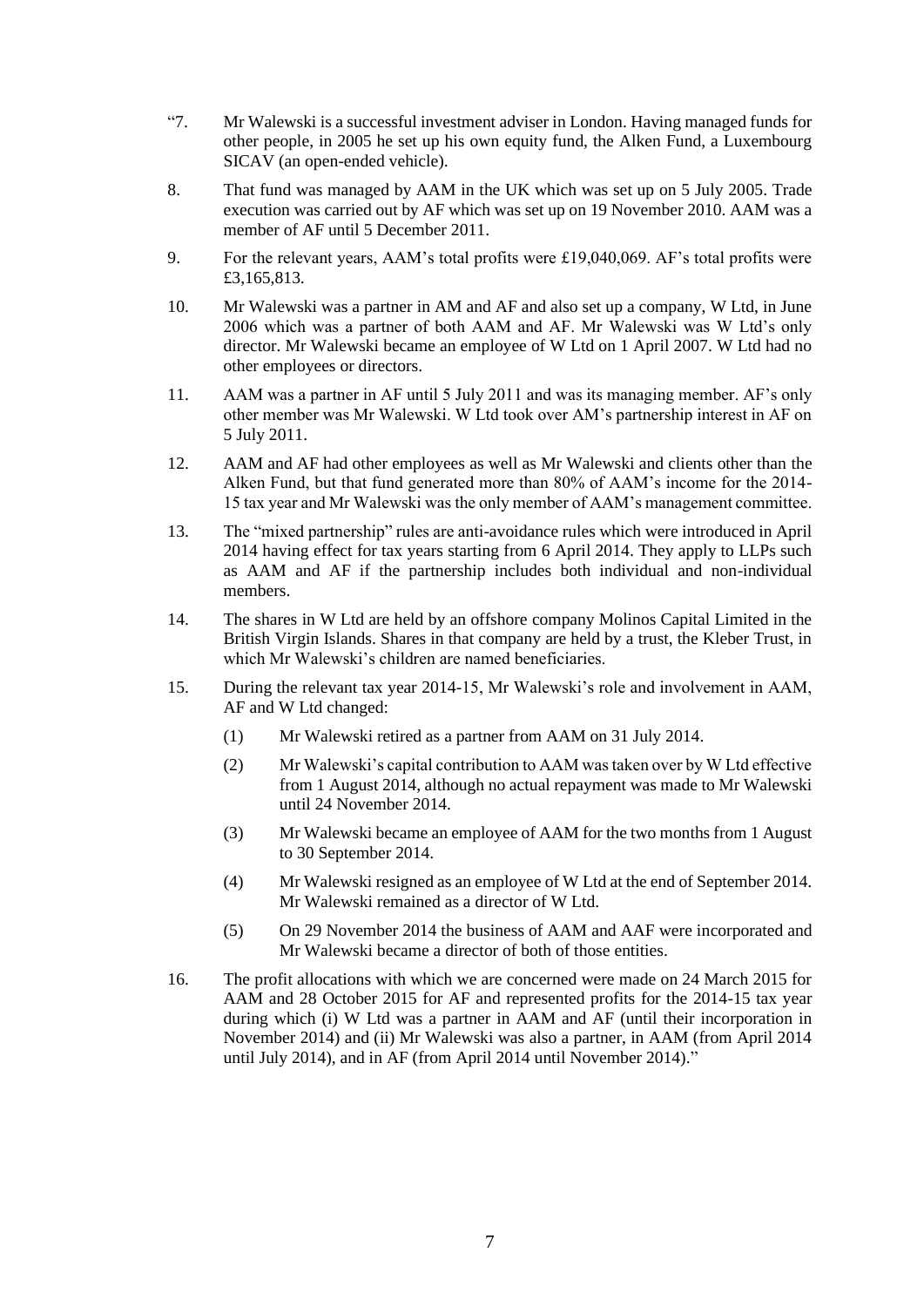#### **(3) A parsing of the relevant provisions**

18. The relevant provisions relied upon by the FTT to confirm HMRC's decision to increase the Appellant's profit share, and hence income tax liability, are set out in Section B above. The provisions are complex, and it is appropriate to set out the various requirements that have to be met before setting out the FTT's approach.

## *(i) Section 850C(1)*

19. The relevant parts of section 850C – that is, subsections (4) and (5) – only apply if the three cumulative conditions in section 850C(1) are met. These are stated in subsub-paragraphs (a), (b) and (c) of section  $850C(1)$ . We shall refer to these three conditions as "Conditions (a), (b) and (c)".

20. As to these:

(1) *Condition (a).* During the relevant period of account, from 6 April 2014, "A" (as the statute refers to persons like the Appellant) was calculated to receive a profit from the firms, AAM and AF, within the meaning of section 850C(1)(a).

(2) *Condition (b).* In addition, "B" (as the statute refers to persons in the position of W Ltd) had a share of the profit from the firms (the LLPs), so that section  $850C(1)(b)$  was satisfied.

(3) *Condition (c).* Condition X or Y must also be met. In this case condition Y was relied upon by HMRC. It will be necessary to consider condition Y is greater detail. Condition X is immaterial for present purposes.

## *(ii) Condition Y*

21. The nature of condition Y is specified in section 850C(3). The subsection provides four requirements which must be satisfied in order for HMRC to increase the Appellant's profit share. These requirements are as follow:

> (1) *The first requirement*  $({}^{\prime\prime}Y(I)$ "). B's profit share – that is, the profit share of W Ltd – must exceed the "appropriate notional profit": section 850C(3)(a).

> (2) *The second requirement* (" $Y(2)$ "). A – that is, the Appellant – must have the power to enjoy B's (W Ltd's) profit share: section  $850C(3)(b)$ .

> (3) *The third requirement ("Y3").* It is reasonable to suppose that the whole or any part of B's profit share is attributable to A's power to enjoy: section 850C(3)(c)(i).

> (4) *The fourth requirement ("Y4").* Both A's profit share and the relevant tax amount (being, essentially, the tax that would be paid otherwise than by virtue of section 850C) are lower than they would have been in the absence of A's power to enjoy: section  $850(3)(c)(ii)$ .

#### *(iii) Section 850C(4)*

22. Assuming that conditions (a), (b) and (c) are met, sections 850C(4) and (5) apply. Section 850C(5) is not material for the present appeal, and is not considered further.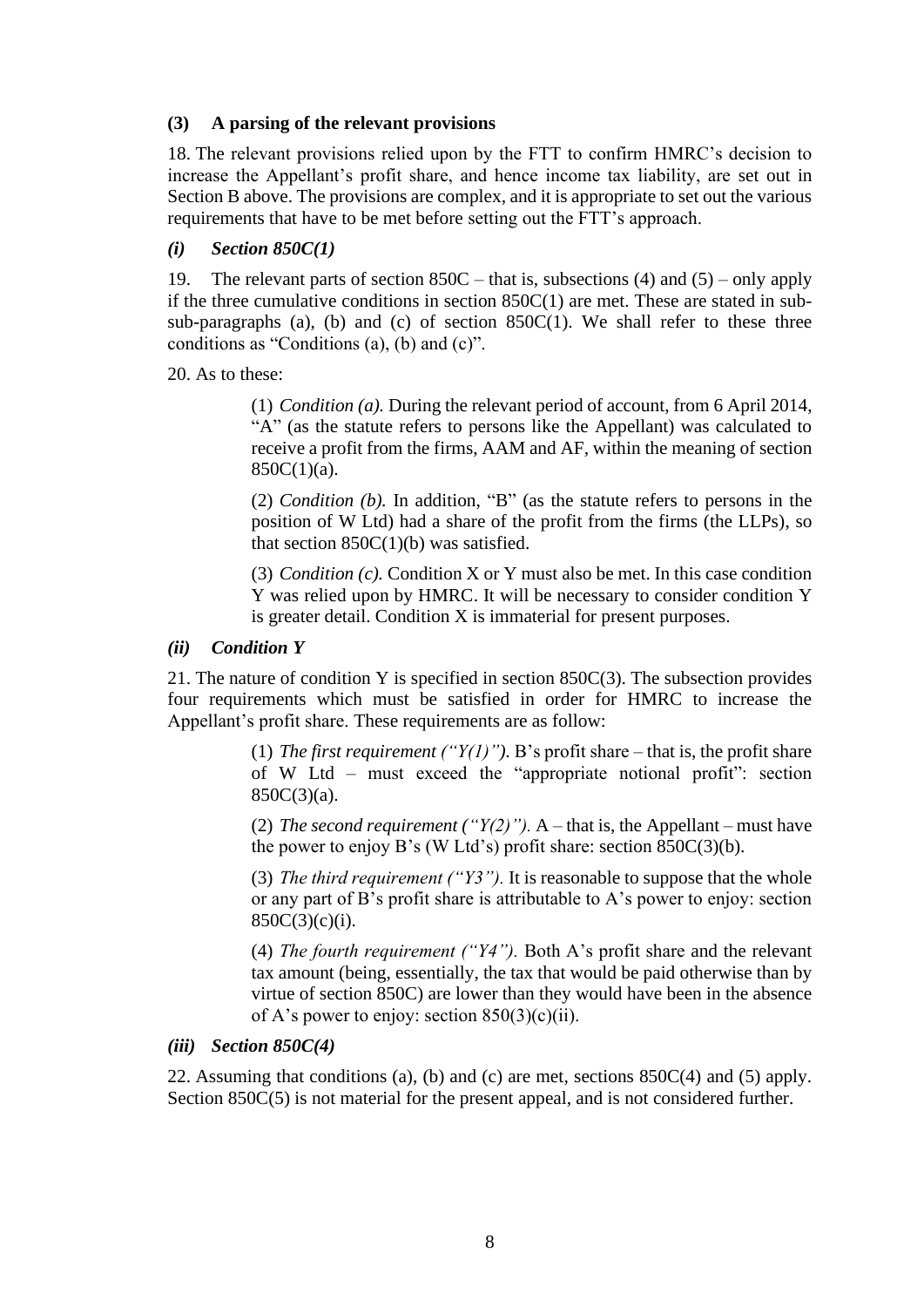23. Section 850C(4) provides for the amount by which an individual partner's profit share is to be increased in the event that profit is attributable to the individual partner's power to enjoy that profit. In that situation, the profit that is to be reallocated to the individual partner is so much of B's profit share as is attributable to the power to enjoy as determined on a "just and reasonable basis".

24. It is to be noted that the subsection is expressed in mandatory terms – "A's profit share is increased by so much of the amount of B's profit share…" – but subject always to a determination on a "just and reasonable" basis.

### **(4) The FTT's consideration and the grounds of appeal**

25. As we have described, and for the reasons given in the Decision, the FTT dismissed the Appellant's appeal against the closure notices, and found the adjustments pursuant to section 850C(4) to be proper. More specifically:

> (1) Conditions (a) and (b) were not in issue before the FTT, and are not relevant for the purposes of this appeal. It was common ground that those conditions were met.

> (2) As to condition (c), this turned on whether the various requirements of condition Y were met. These requirements – as described – are in essence fourfold, comprising  $Y(1)$ ,  $Y(2)$ ,  $Y(3)$  and  $Y(4)$ . The FTT found those requirements to be met.

> (3) Accordingly, the FTT proceeded to a consideration of section 850C(4) and found that the adjustments made to the profit shares of the Appellant and W Ltd by HMRC in the closure notices to be just and reasonable.

26. As we have noted, most of these requirements were either not challenged before the FTT or – having been dealt with by the FTT – are not the subject of this appeal. The specific portions of the Decision that are under attack in this appeal are Grounds 1 and 2, to which we now turn.

## **D. GROUND 1**

27. The Appellant contended that, to the extent that W Ltd's profit share was attributable to the period of time when the Appellant himself was not a partner of AAM, the profits of W Ltd earned during that period could not be reallocated to him as a matter of statutory construction. Essentially, the contention was that, on a proper analysis of section 850C, the power to reallocate profit share to the Appellant could only arise in respect of a time period during which he (and W Ltd) were both partners of AAM.

28. Paragraph 11 of the Appellant's written submissions put the point thus:

"Under Ground 1 the Appellant contends that to the extent W Ltd's profit share was attributable to the period of time when the Appellant was not a partner of AAM, the profits cannot have been reallocated to him. Section 850C envisages cases where individual partners divert their share of profits arising from an LLP to a partner that is a company, and this is relevant because an individual cannot divert that which he does not have to divert in the first place. In other words, to the extent that W Ltd's profit share relates to the period when the Appellant was not a member of AAM, the profits were those of the then member (i.e. excluding the Appellant) and thus they could not have been diverted by the Appellant to W Ltd. The FTT should either have held (a) that the legislation simply did not apply to such profits, or alternatively (b) that such profits could not be reallocated pursuant to section 850C(4)."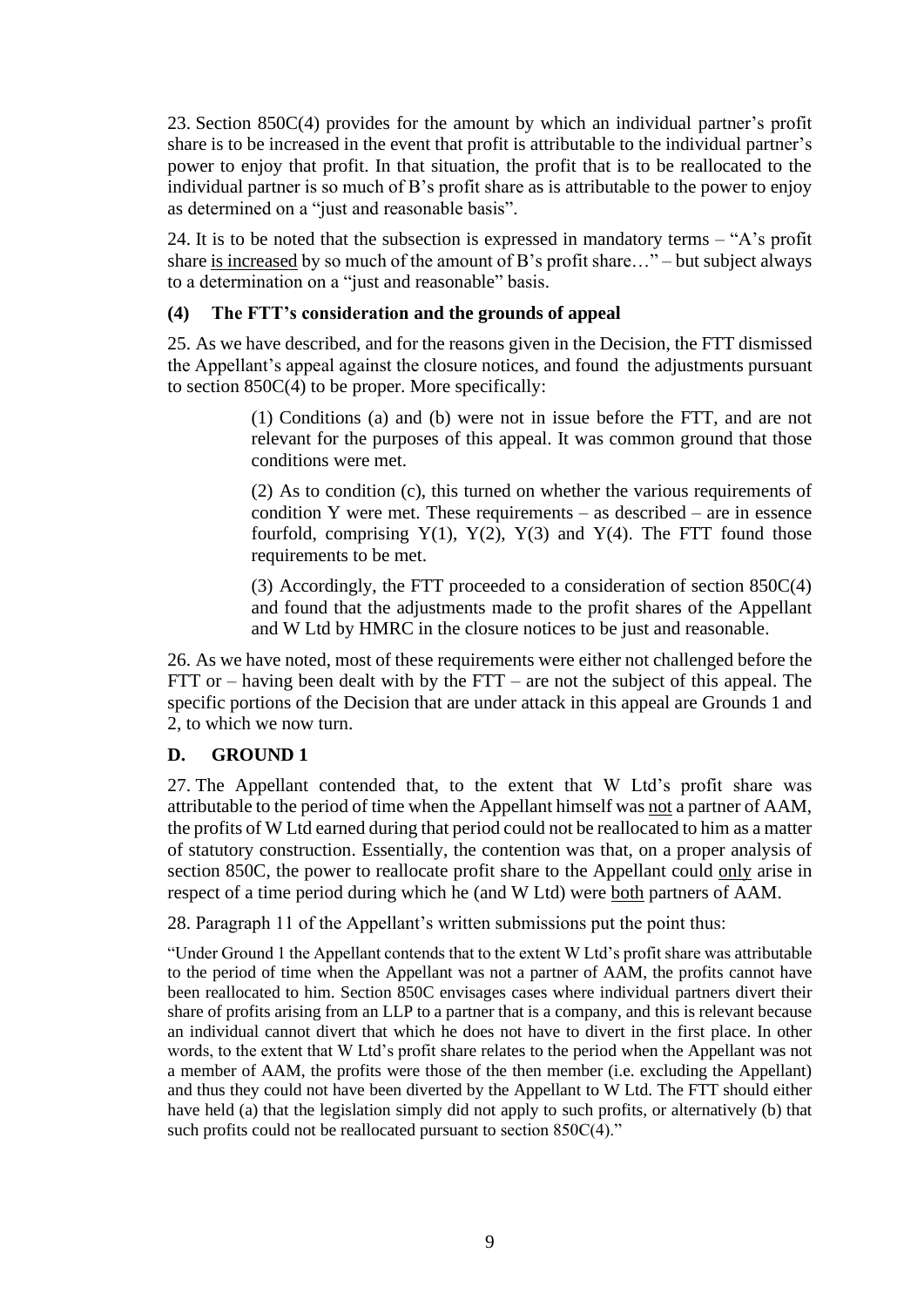29. The difficulty with this contention is that is assumes a direct correlation between a person's status as partner and the allocation to that person of the profits in the partnership. In short, the underlying assumption is that there is a direct relationship between the time spent by a person as a partner and the profit share accruing to that partner.

30. There is, we consider, no such correlation. Indeed, that was demonstrated by the various different measures that Mr Soares, on behalf of the Appellant, articulated as to how the profits of AAM might be split as between the Appellant and W Ltd based purely on their time of service as partners during the relevant accounting period.

31. We consider that there is no necessary correlation between profit share and time served, and that – absent very clear wording in the statute – the proposition advanced by Mr Soares is an untenable one. Indeed, it would open the way to a clear ability to divert partnership profits and undermine the purpose of section 850C by appropriately timing the entry and exit of partners.

32. We accordingly reject Ground 1. It represents both a misunderstanding and misinterpretation of section 850C, is contrary to the clear language of the provision, not supported by any authority and inconsistent with the statutory scheme under section 850C. More specifically:

> (1) The construction contended for would involve doing violence to the clear language of section 850C and/or inserting further words. On its face, section 850C does not have the meaning for which the Appellant contends.

> (2) Section 850C applies "for a period of account" (see subsection  $(1)(a)$ ). Absent any words of limitation, it applies if the various conditions are met at any point in the period of account. As a matter of construction, there is no requirement that A be a partner for more than a moment of time within the relevant period of account for the purposes of section 850C, so long as A receives a share of some profit (see subsection (1)(a)(ii)).

> (3) This is consistent with the scheme of the legislation: section 850(1) (allocating a firm's share of profits (or losses) between partners) is subject to section 850C. Section 850A applies for a "period of account". It is therefore consistent for section 850C to apply for that same period of account, in this case from 6 April 2014 until the dissolution of the partnership on 29 November 2014.

> (4) This approach is also consistent with the scheme of section 850C itself, which is concerned with the inappropriate diversion of profit shares. The intended purpose of the section is to reallocate profits of a partnership to an individual partner where the requirements of the section are met, and to impose additional requirements not present in the statutory wording and not necessary for its operation is not permissible.

33. Mr Soares also submitted that the FTT erred at [213] to [216] of the Decision in not exercising its discretion to reduce the reallocation of the profit share in respect of the four months that the Appellant was not a partner in AAM. He submitted that the FTT might have apportioned this on a time basis – reducing the reallocation by 50% because he was a partner for four months and a non-partner for four months. Alternatively, he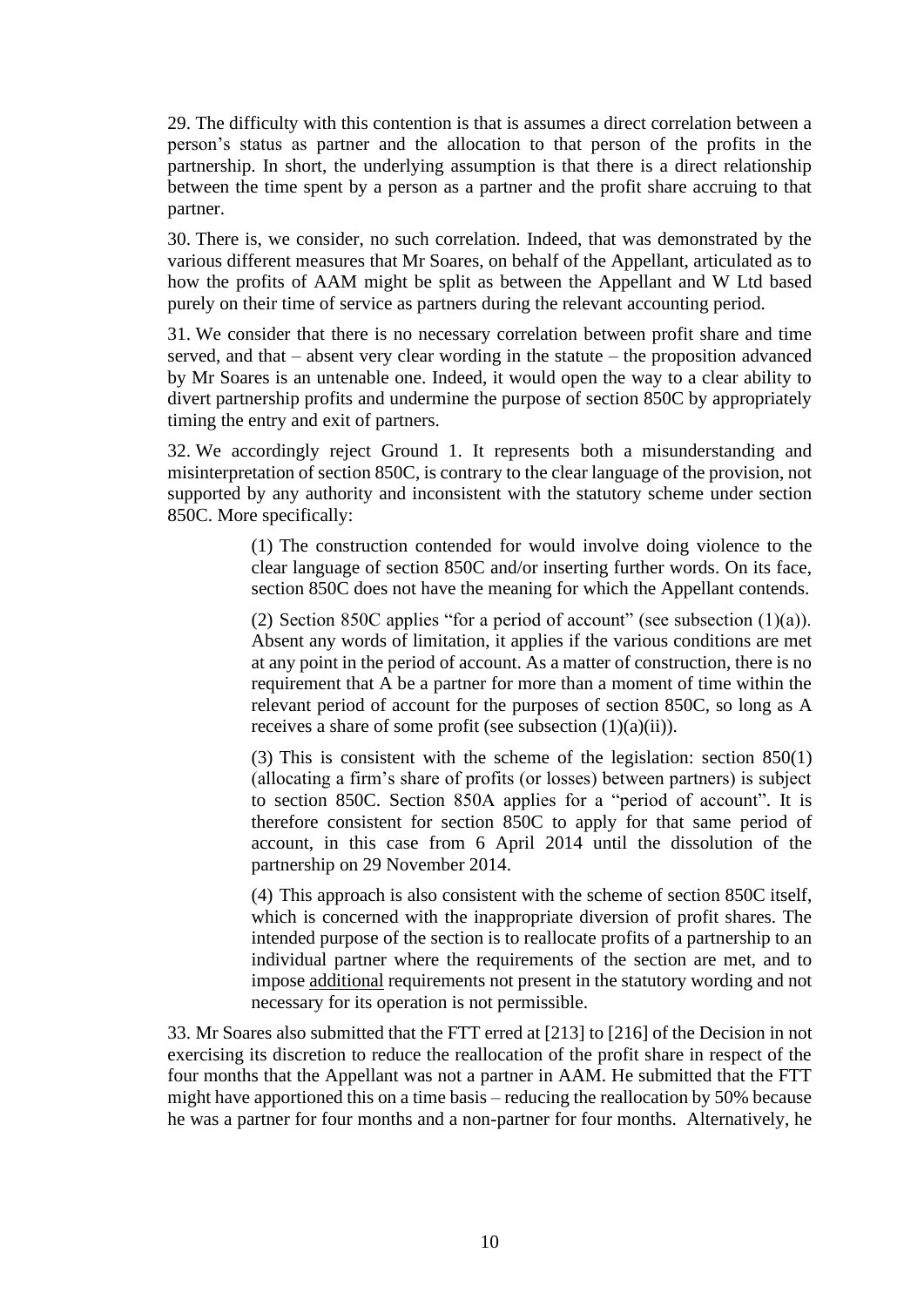suggested that the reallocation should be apportioned according to the proportion of turnover generated by AAM in the period while the Appellant was a partner.

34. We are satisfied that this aspect of Ground 1 is no more than a challenge to the FTT's findings and a submission that the FTT erred in determining it just and reasonable to increase the Appellant's profit to the full extent of W Ltd's profits. This, as it seems to us, is an impermissible attempt to argue primary points of discretion, and absent a contention that the FTT erred as a matter of law, the FTT's Decision must stand. Having rejected the error of law contended for by the Appellant – namely that the FTT had misconstrued section 850C in the manner we have described – we consider that the Appellant has not articulated, in Ground 1, any further basis for contending that the FTT had erred as a matter of law.

## **E. GROUND 2**

35. The basis upon which Ground 2 was articulated rested upon the FTT's "overall conclusion" at [170] to [172] of the Decision that the Appellant's services to AAM, AF and W Ltd were "fungible".

- 36. It is appropriate to set out the relevant paragraphs of the Decision:
- "170. Our overall conclusion, based on these findings of fact, is that Mr Walewski's work for W Ltd, AAM and AF was fungible; it is not possible on the basis of any evidence which we saw, to separate his role into discrete components; his work for one was his work for each and all of those entities. Mr Tsatsaris described Mr Walewski's roles for the three entities as "very interlinked", we think they were more than interlinked, we think Mr Walewski was essentially playing only a single role, but for the benefit of all three entities.
- 171. Mr Walewski was described as '"wearing a number of hats", again, in our view this does not do justice to the truly fungible nature of his activities for these entities, all of whose decisions and strategies began and ended with Mr Walewski, as the only director and employee of W Ltd, as a member of AAM and only member of its management committee and as an employee and member of AF.
- 172. There was no commercial, physical or temporal separation of Mr Walewski's activities. A more accurate description of Mr Walewski would be to say that he wore one hat in many places. The entity on whose behalf he wore that hat was essentially irrelevant."

37. On behalf of the Appellant it was submitted that, given that the FTT found the Appellant was playing a single role for the benefit of all three entities, it had accepted that the Appellant was providing half of his time or half of his services through W Ltd to the partnerships and their clients. W Ltd had, therefore, earned that half of its profit share from the partnerships as a corporate partner. The increase in the Appellant's profit share should take account of the time and services the Appellant provided through W Ltd to the partnerships and their clients.

38. We confess that we have some difficulty in seeing the error of law alleged by the Appellant in Ground 2. It is trite that the terms of a decision or judgment should not be read as if a statute, and – particularly where an appeal is confined to points of law – an appellate court must be particularly careful when considering the manner in which the court below has expressed itself. Here, quite clearly, the FTT was holding that the manner in which Mr Walewski provided his services was utterly fluid and essentially unknowable. The fact is that W Ltd was nothing more than a corporate *alter ego* to Mr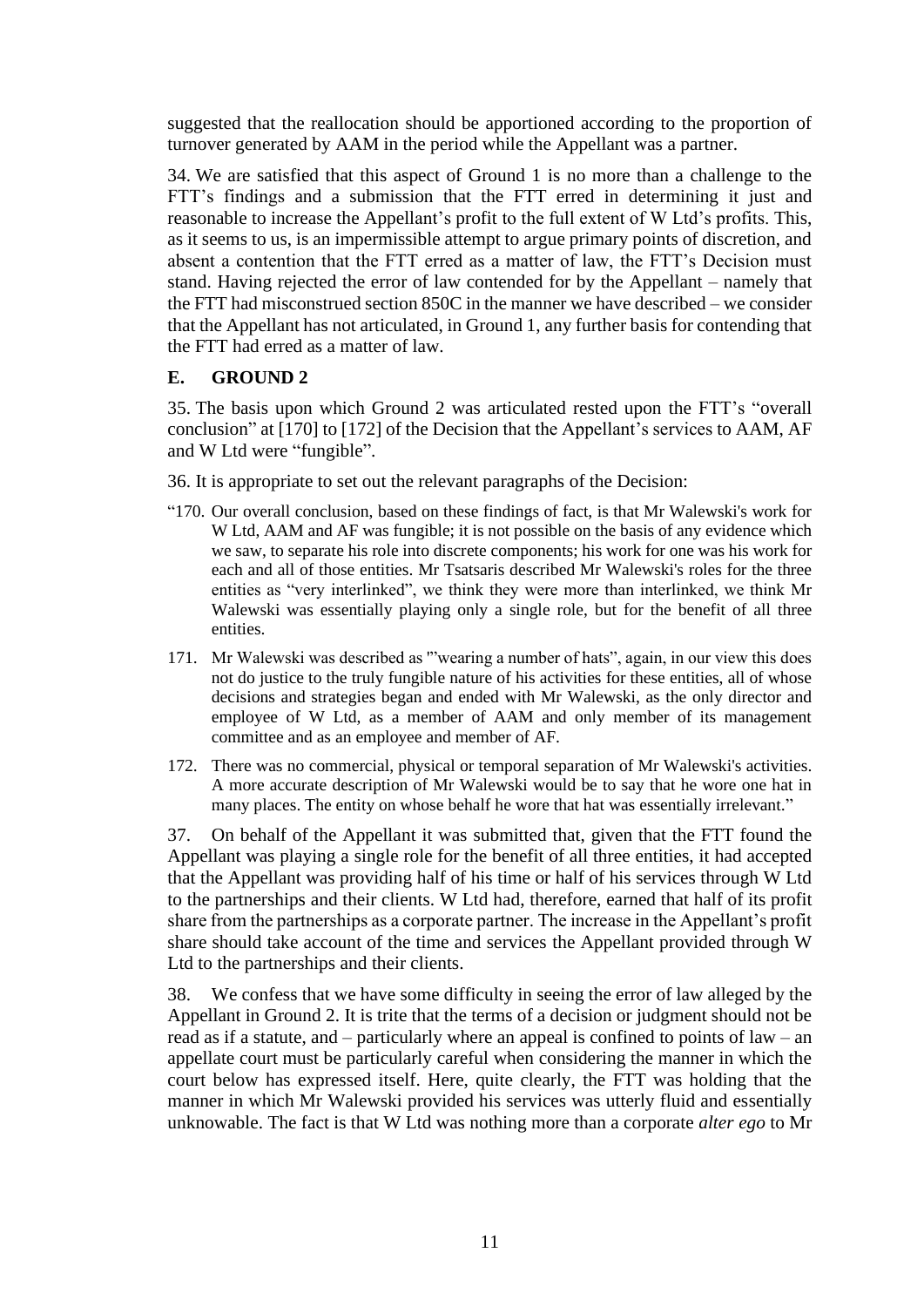Walewski and it seems to us that the conclusion reached by the FTT is entirely consistent with that finding.

39. In short, we are satisfied that Ground 2 is nothing more than a challenge either to the factual findings of the FTT as to whether the statutory requirements were satisfied or to its determination as to what was "just and reasonable" on the facts it had found. Neither, as it seems to us, can amount to an error of law, whether as articulated in Ground 2 or otherwise.

40. The FTT properly and carefully followed each stage in the series of statutory requirements imposed by section 850C and, where in dispute, made findings that these statutory requirements were satisfied. Its findings on each requirement, including on the extent of W Ltd's excess profits, were rational and available to it to make on the evidence it received. We are satisfied that the findings were neither perverse nor irrational. There is no sustainable challenge that can be made to any of the factual findings or inferences that could be drawn from them.

41. Likewise it cannot be said that the FTT's determination as to what was "just and reasonable" for the purposes of section 850C(4) was "plainly wrong". While this is not an exercise of judicial discretion but a judicial determination, we should not interfere with it unless we are satisfied that the high hurdle expounded in *Piglowska v. Piglowski*, [1999] 1WLR 1360 is met.

42. In this case, the FTT came to three key conclusions when determining that section 850C(3) was satisfied and when considering the application of section 850C(4):

> (1) Each of W Ltd, AAM and AF were creatures of the Appellant who controlled them: Decision at [198].

> (2) None of the profits allocated to W Ltd can be said to have been earned by that entity through the Appellant's activities or services provided as an employee (Decision at [200] and [202]). In other words, all of its profits were excess profits.

> (3) All of W Ltd's profits were attributable to the Appellant's power to enjoy (Decision at [205]).

43. Each of the three key conclusions, and the factual findings supporting them, were rational and available to the FTT on the evidence it received, and we see no basis for challenging the FTT's conclusions in this regard. Accordingly, we reject Ground 2.

#### **F. DISPOSITION**

44. For the reasons we have given, Grounds 1 and 2 both fail and this appeal must be dismissed. HMRC did file a respondent's notice, but given the nature of our conclusions in relation to Grounds 1 and 2 it is unnecessary to consider this further.